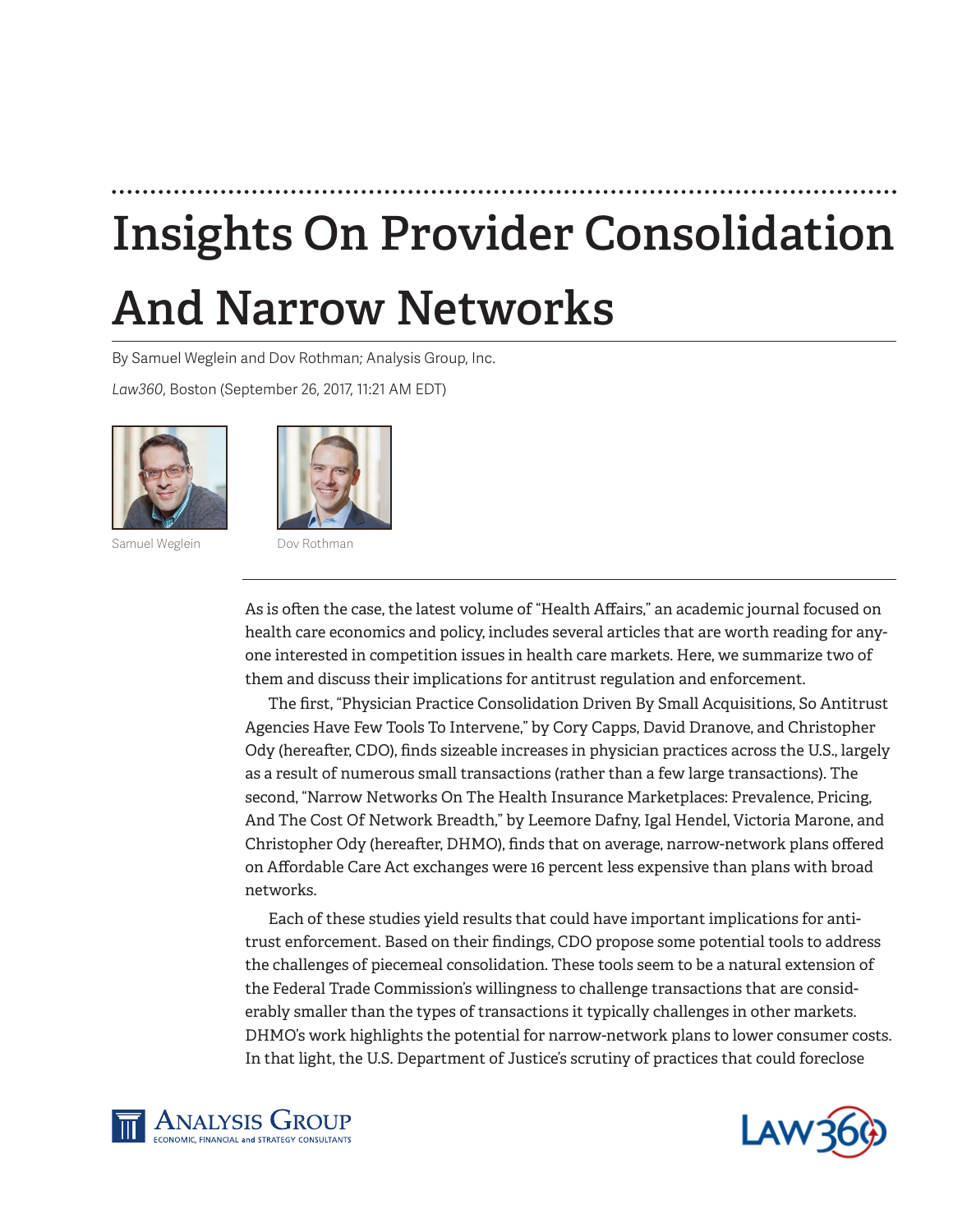competition and limit the emergence or development of narrow-network products would be expected to continue.

# **Physician Practices Have Been Consolidating Through Small Acquisitions**

In "Physician Practice Consolidation Driven By Small Acquisitions, So Antitrust Agencies Have Few Tools To Intervene," CDO documented the growth of physician practices using a proprietary data set of insurance claims data from 2007 to 2013 — covering approximately 12 percent of the U.S. population. They found that by 2013, smaller practices (those with 10 or fewer physicians at the start of the study period) were shrinking, while larger practices (those with 11 or more physicians at the start of the study period) were growing. Much of this growth came from small acquisitions. They found that approximately half of the growth of the various largest groups (100-plus physicians) came through acquisitions of groups of fewer than 10 physicians, and an additional third came from new hires<sup>1</sup>.

As a result, by 2013, more than 60 percent of physician markets were "moderately concentrated" or "highly concentrated" under the Horizontal Merger Guidelines (HMG). Of the markets that were highly concentrated by 2013, most had become more concentrated over time. In most instances, the increase in concentration occurred without an acquisition that would be presumed anti-competitive under the HMG.

As the authors note, federal antitrust agencies are not well-equipped to address this trend toward increasingly concentrated physician group practice, for a number of reasons. First, the agencies are often unaware of the transactions, as most of these acquisitions are so small that they fall below the HSR filing guidelines. Second, even if the agencies do become aware of a transaction, often the incremental effect on concentration of any one acquisition is so small — and well below the thresholds set out in the HMG — that the agencies would face an uphill battle in seeking to enjoin the transaction. Third, the number of transactions is so great that the agencies lack the resources to investigate each one. The authors offer some partial solutions — lowering Hart-Scott-Rodino Antitrust Improvements Act (HSR) filing thresholds and adopting more modest bright-line concentration thresholds — though they acknowledge that these would not fully address the problems posed by piecemeal consolidation.

To date, the FTC has been willing to challenge mergers that fall below the HSR filing thresholds, if it concludes that the merger is presumptively anti-competitive per the HMG. Consider the proposed acquisition of the Saint Cloud Medical Group (SCMG) by CentraCare in 2016. SCMG is a 40-physician multispecialty practice group operating in four clinics in central Minnesota. The acquisition, which fell well below the HSR filing requirements, came to the attention of the Minnesota attorney general's office, which then informed the FTC. Following an investigation, the FTC sued, challenging the acquisition, noting that "[t]he levels of concentration … that would result from the Acquisition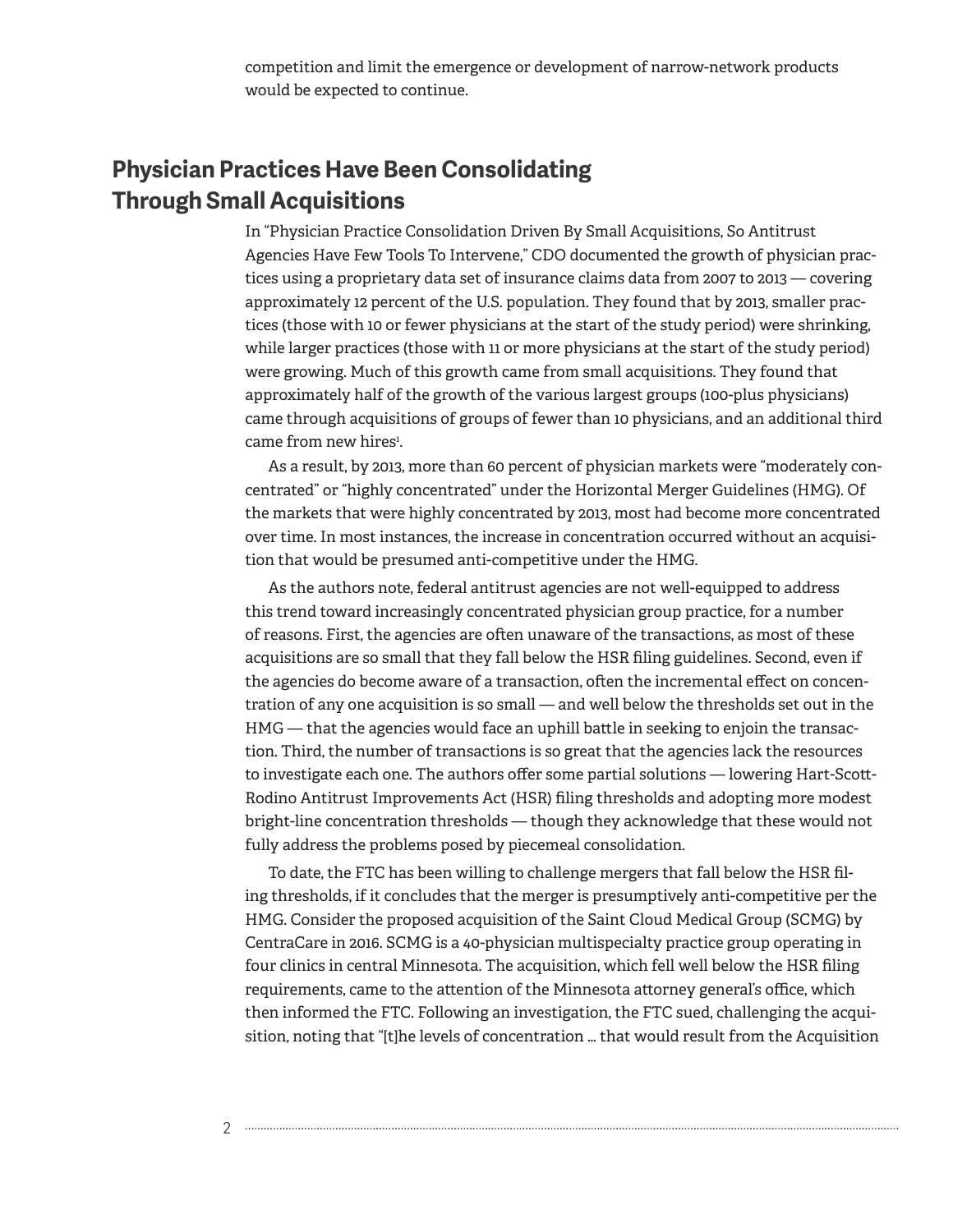create a strong presumption of anticompetitive harm" in the markets for adult primary care, pediatric primary care, and OB/GYN care.

The FTC ultimately settled with the parties, which had invoked a "failing firm" defense and which had offered nonstructural remedies in which the merging parties allowed physicians to leave the combined firm without being limited by noncompetes<sup>2</sup>. The FTC's current challenge of the merger of Sanford Health and Mid Dakota clinic is another example of its willingness to challenge transactions that fall below the HSR filing thresholds if it concludes that the merger is presumptively anti-competitive.

It's too early to know whether the findings of CDO and similar findings (cited by CDO in their appendices) might embolden the FTC to challenge transactions even when they do not meet the HMG bright lines for presumption, perhaps along the lines suggested by the authors (i.e., using lower presumption thresholds). It is worth noting that at the end of the article, the authors write the following:

*"[P]iecemeal consolidation and a large acquisition that have the same effect on HHI could have very different effects on scale efficiencies, quality, market power, and the manner in which bargaining over prices of services takes place. Understanding how different types of consolidation affect these outcomes of interest is an important topic for future research."*

Even if it were feasible to review every transaction, doing so at this point is likely not warranted — more research is necessary to determine how concentration that arises from piecemeal consolidation affects the marketplace.

#### **Narrow-Network Plans and Premiums**

In "Narrow Networks On The Health Insurance Marketplaces: Prevalence, Pricing, And The Cost Of Network Breadth," DHMO used data from the Robert Wood Johnson Foundation on all silver-tier health insurance plans offered on ACA exchanges in 2014 and 2015 for eight states: California, Colorado, Florida, Michigan, New Jersey, New York, Texas, and Washington. The research team then assembled hospital network information for each plan and used hospital discharge data to construct measures of hospital network breadth. The authors obtained measures of physician network breadth, for the same plans from another team of researchers at the University of Pennsylvania.[3]

The relationship between network breadth and premiums appears quite strong. In their preferred econometric specification, the authors found that: (1) an increase in hospital network breadth from "narrow" to "full" is associated with a premium increase of \$191 per year; (2) a corresponding increase in physician network breadth is associated with a premium increase of \$316 per year; and (3) an increase in both is associated with a premium increase of \$527 per year. Additionally, they found that narrow networks lowered premium subsidies by \$2.4 billion, though they cautioned that their findings should be taken with a grain of salt. The authors acknowledged that they lacked a quasi-experimental design, and that despite their best efforts to control for confounding factors, a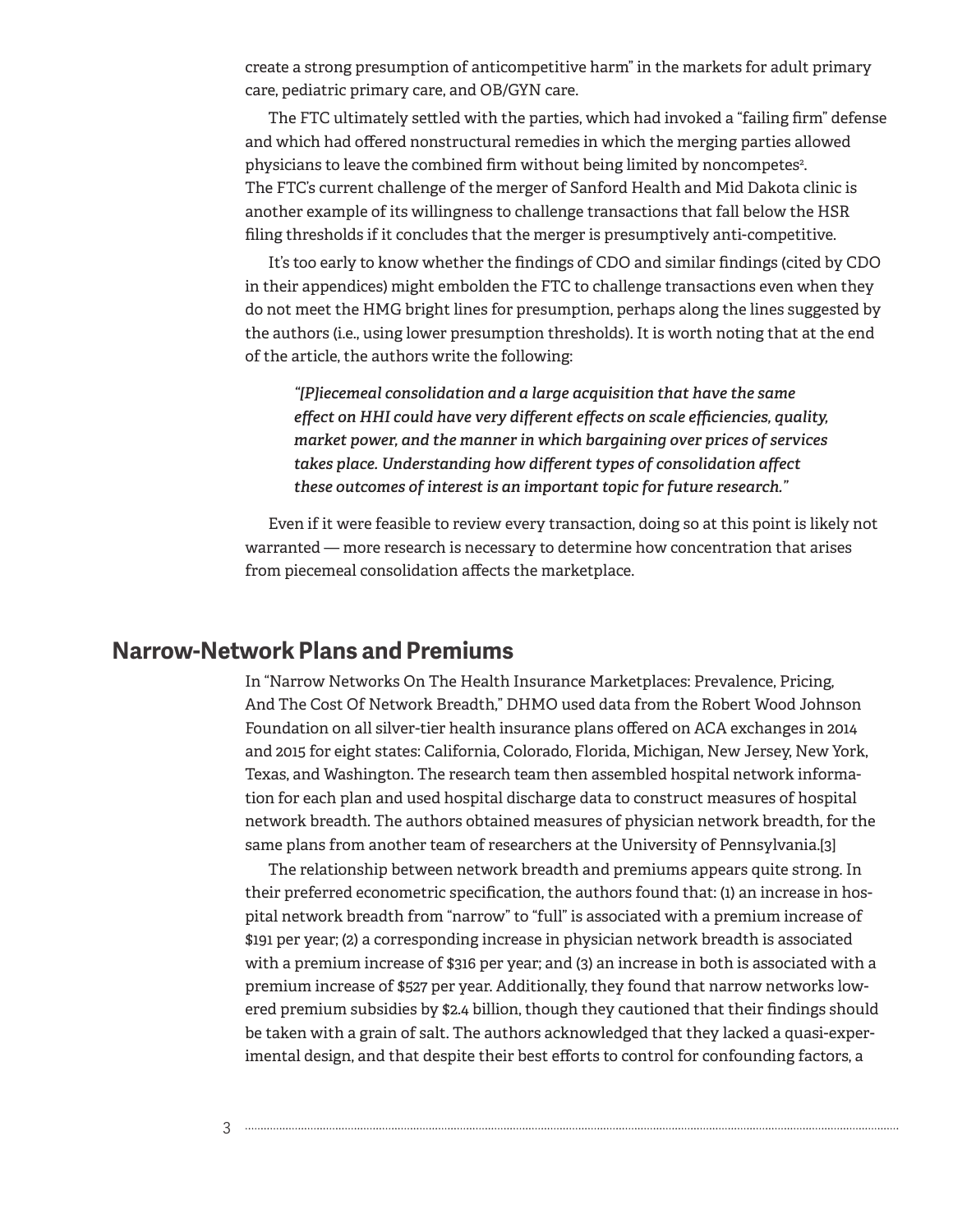causal relationship between network breadth and premiums cannot be established by their findings.

These findings bring to mind recent DOJ scrutiny of anti-steering practices in health care markets. In the Carolina Healthcare Systems (CHS) case, the DOJ alleges that CHS — which has a 50 percent share of the Charlotte, North Carolina, market — prohibited some of its contracted insurers from placing other hospitals in a higher tier in their tiered plans, or featuring these competing hospitals in narrow-network plans<sup>4</sup>.

Narrow-network plans are one way for smaller insurers to compete with larger insurers. Particularly in traditional fee-for-service models, larger insurers tend to have greater bargaining leverage with hospitals than smaller insurers, and are able to negotiate lower fees. This enables larger insurers to market less expensive plans to employers. In a narrow-network arrangement, a hospital may be willing to accept lower rates from an insurer than it otherwise might, in exchange for the volume that results from being the featured hospital in the narrow network. In other words, the scale needed to negotiate low rates for a narrow network is smaller than it would be for a broad network. This enables the smaller insurer to level the playing field with competitors that boast greater scale, at least to a degree. Employers (and their employees) appear to be increasingly willing to accept the trade-off of having less choice for a lower cost, which fosters insurance market competition.

Some would argue that competition policy in health care should be focused on protecting competition between competing business models. A narrow-network product is one such example. The DOJ's efforts to challenge vertical restraints can be interpreted in light of this broader enforcement goal. Left unchallenged, CHS's conduct could put the development and emergence of narrow-network plans in the Charlotte, North Carolina, market at risk. While DHMO's findings are specific to on-exchange plans, it is likely that adoption of narrow-network plans by employers in the commercial insurance market would be similarly associated with lower costs to employers and/or lower premiums to their employees.

## **Conclusion**

As already noted by the authors themselves, each study may engender further research. A natural next step for CDO — who convincingly demonstrated that provider markets are often concentrated, and often become concentrated in piecemeal fashion — would be to study the competitive effects of piecemeal consolidation. For DHMO, demonstrating a causal relationship between network breadth and prices (and the underlying mechanics of that causal relationship) and extending the results to non-ACA products may be the next step.

However, each has potential ramifications that regulators may take into consideration going forward. With respect to provider consolidation, challenges of even small transactions that are not presumptively anti-competitive under the HMGs may be in order, and with respect to vertical conduct that could derail the emergence of a competing business model, continued scrutiny of such conduct may be warranted.